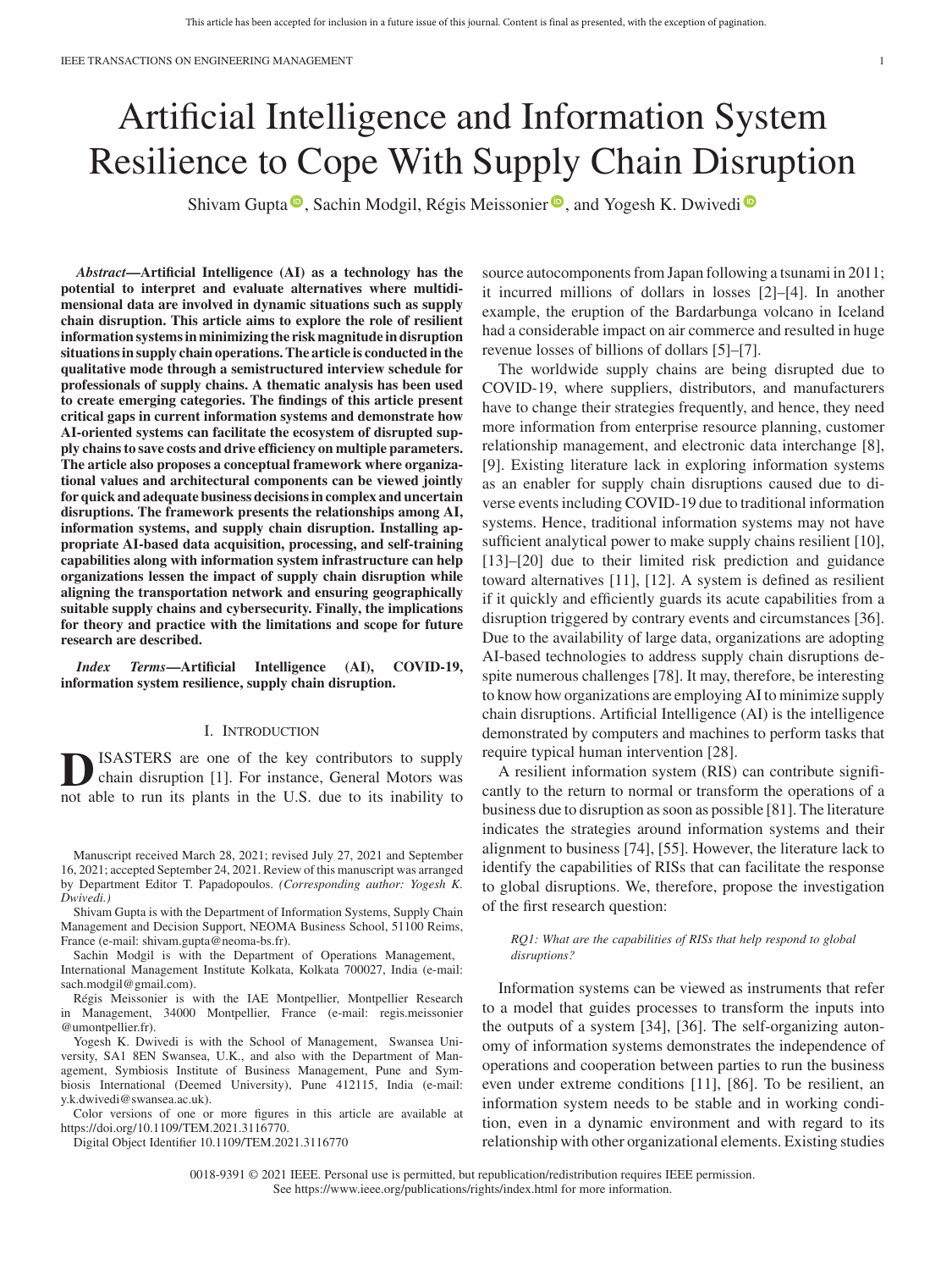lack in classifying organizational elements that can help achieve information system resilience [11], [62]. We, therefore, propose the second research question:

discusses the role of information system resilience and supply chain resilience.

# *RQ2: Which organizational elements are critical to ensuring resilience in information systems?*

The complexity of supply chains is visible from the complex product portfolios and their flow in the chain especially in the time of disruption [80]–[82]. Disruptive events expose different supply chains, be they physical or e-commerce-based [46], [70]. Disruptions ranging from natural disasters to COVID-19-like pandemics create a sudden surge in demand disturbing procurement, production, logistics, and distribution schedule [48], [54], [80], [86]. Recent studies emphasize the role of AI in supply chains but lack to present its role in addressing or minimizing disruptions [28], [71], [82]. We, therefore, propose the third research question:

# *RQ3: How can supply chain disruption be minimized and addressed with the help of AI?*

The rest of this article is organized as follows. Section II presents the background of the study. Section III discusses the role of information systems and their relationship to supply chain disruptions. Section IV explains the research design. Section V presents the key findings of the study. Section VI discusses the findings of the study. Finally, Section VII concludes this article.

# II BACKGROUND

Organizations with dynamic capabilities can successfully develop, integrate, and reconfigure external and internal proficiencies and capture adequate resilience to deliver long-term performance in the era of disruption [17], [22]–[34]. Firms with RIS are able to sense changing customer demand patterns and customize their schedules and processes to develop the required products via real-time feedback systems through social media, newspapers, and blogs [25], [26]. Information systems can facilitate resilience in supply chains in following three ways:

- 1) day-to-day supply chain operations;
- 2) support for network optimization;
- 3) identify opportunities to deploy Internet of Things (IoT), blockchain, and AI [27]–[31].

Therefore, it is important to have intelligent and flexible information systems that can facilitate discovery, recovery, and redesign of supply chain operations when a disruptive event strikes [76], [79].

# III. INFORMATION SYSTEMS RESILIENCE AND SUPPLY CHAIN **DISRUPTION**

Recent disruptions across the globe, ranging from natural disasters to environmental changes, COVID-19, government policy changes, cyberattacks, or tax-related changes are observed [32], [33]. All of these events have a direct impact on traditional supply chains and, therefore, felt the need for RIS, which in turn can help firms sense the length and breadth of the disruption to take appropriate actions [17], [21], [22]. The following section

# *A. Information Systems Resilience*

Today, in the era of digital transactions enhanced further due to COVID-19, almost every organization is dependent on and driven by information systems that are complex and integrated with other systems [34], [35]. These systems can be relied on to provide continuous decision support to top executives of the company and middle management along with suppliers and customers [18]–[21]. If an interruption occurs due to technical or natural reasons such as COVID-19, then it disrupts operational activities and has cascading effects on the overall supply chain [36]–[39].

Information systems have a significant impact on the performance of critical assets and resources of an organization along with support to innovation in situations like COVID-19 [40]–[43]. Though interruptions like COVID-19 and natural disasters rarely occur, but the magnitude of such catastrophes can cause severe problems for supply chains and public systems.

# *B. Era of Supply Chain Disruption*

It has been observed that substantial disruptions in supply chains reduce the share price of affected organizations by nearly 7% [7], [44]. In another event, recently microchip shortages have disrupted the automobile supply chain across the globe. Supply chains are entering the era of disruption and facing fragile supply networks [45], [46]. Unfortunately, organizations do not bother to find the root cause of disruption unless the corollaries actually occur [47] and sometimes it becomes too late to respond to a disruption that was visible in many organizations during COVID-19 [48], [49]. For instance, demand planning has collapsed dynamically in the digital shopping era, COVID-19 peak, lockdowns, etc., which surpassed all the predictions concerning the purchase and consumption of products. Concurrent planning and focus on platforms, ecosystem, and customer centricity are important and critical components of an advanced supply chain strategy. Hence, AI-based modern information systems can offer better resilience to withstand supply chain disruptions.

# IV. RESEARCH DESIGN

The qualitative approach undertaken in this article proposes exposing the potential of RIS to resolve and minimize supply chain risk-related issues [46], [50]. A detailed discussion with executives from logistics and supply chain fields concerning various aspects of supply chain disruption and information systems was interviewed. Such research is exploratory rather than explanatory [47], [48]. A flexible approach is helpful in creating comprehension and insights into a phenomenon for which hardly any research has been conducted; hence, smaller samples are recommended to generate in-depth insights [48], [49]. As per the guidelines [48], we interviewed 29 executives (masked from R1 to R29). Thematic analyses were used to classify promising subjects. The qualitative records and data helped generate themes using the inductive theory approach.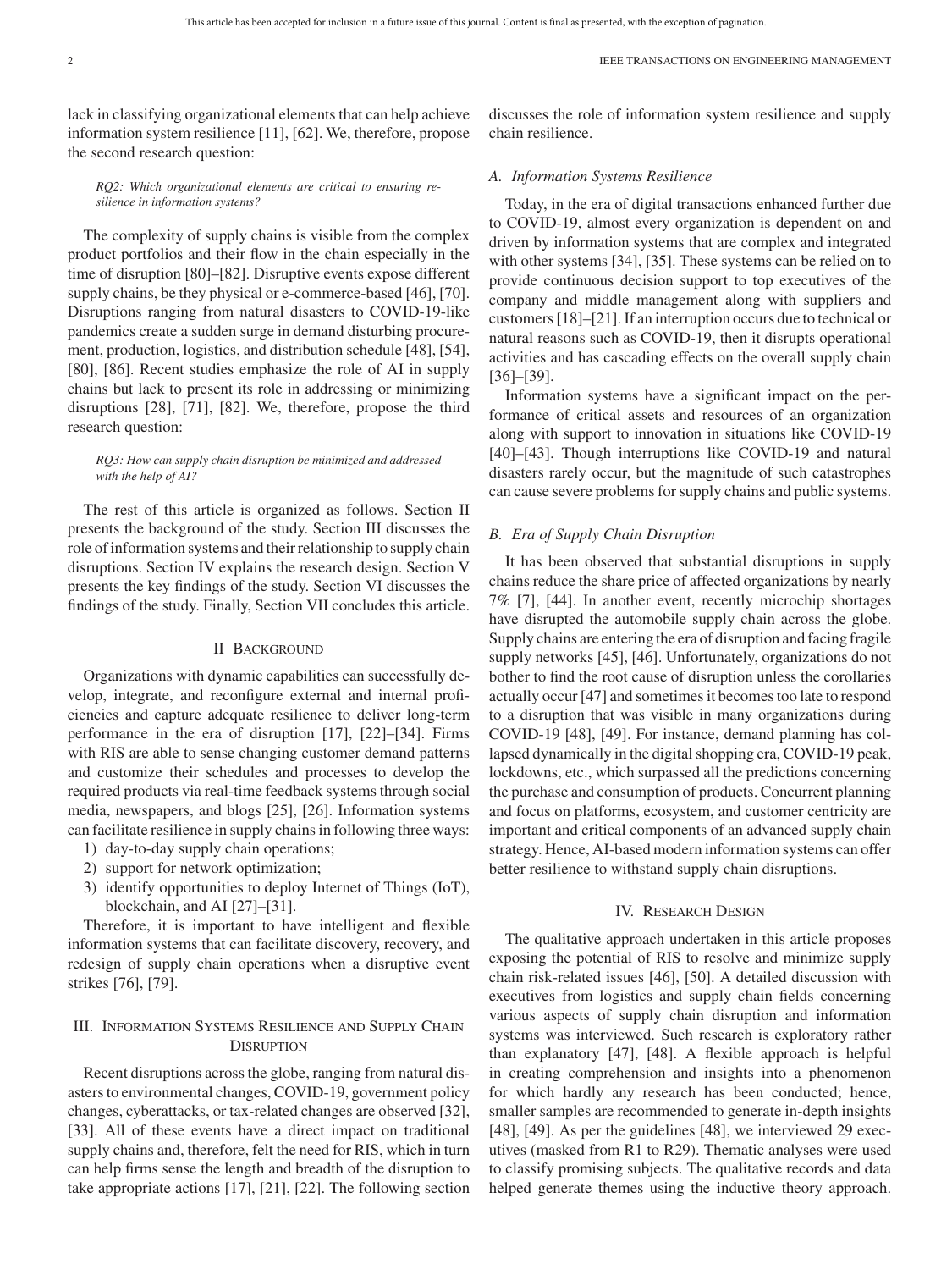GUPTA *et al.*: AI AND INFORMATION SYSTEM RESILIENCE TO COPE WITH SUPPLY CHAIN DISRUPTION 3

TABLE I MEASURES OF RELIABILITY

| Stability          | Consistency       | Equivalence          |
|--------------------|-------------------|----------------------|
| Q.2 How do you     | For example,      | Referring to the     |
| think modern       | Respondent 10     | findings of $[19]$ , |
| technologies and   | explained that    | [36] and [85], RIS   |
| information        | AI can be         | can offer more       |
| systems can help   | helpful in        | flexibility,         |
| tackle these       | developing the    | adaptability, and    |
| disruptions?       | best capabilities | transforming         |
| Q.4 How            | of an             | capability for a     |
| important it is to | information       | supply chain in a    |
| develop            | system, and       | disruptive           |
| resilience in      | also said that it | environment.         |
| information        | may initially     | Furthermore, RIS     |
| systems through    | look complex      | can proactively      |
| artificially       | and require a     | help identify        |
| intelligent        | large             | potential failure    |
| technologies to    | investment, but   | stages and           |
| prevent            | could help        | appropriate action   |
| disruptions in the | reduce            | [82].                |
| supply chain?      | disruptions in    |                      |
|                    | supply chains.    |                      |
|                    |                   |                      |

Data arrays were recognized and three-layered coding was used to arrive at the main themes.

The respondents considered for the interview have the experience of supply chains in recent floods in the Maharashtra, Kerala, Assam, and Punjab states of India [52]. For reliability and validity of the findings, we followed an approach described by Brink and referred to the articles and industry reports indicated in Tables I and II [74], [75], [87]. To address the issue of researcher bias we adopted, triangulation approach (see Table II) through a variety of sources that ensures the rigor and adequacy of the research findings supported by the research design presented in Fig. 1. In this article, we ensured reliability and validity through stability, consistency, and equivalence as suggested by Brink [87]. To ensure stability, we asked similar questions at different times to examine the consistency (the second and fourth questions are intended to examine the stability of responses shown in Table I).

To ensure consistency, we examined the concordance of a respondent throughout the interview and presented it through the views of the 10th respondent. We also tested equivalence when we compared our findings with those of other researchers. Table I indicates the measures of reliability, and Table II indicates the validity through triangulation.

# V. FINDINGS

After the interview process, the data were analyzed qualitatively to generate subthemes and main themes. These themes are explained in the following subsections.

## *A. Gaps in Traditional Information Systems*

We asked our respondents to give examples of operationallevel challenges with typical information systems referring to

TABLE II VALIDITY THROUGH TRIANGULATION

| <b>Reports</b>   | <b>Articles</b>        | <b>Emerging</b> |
|------------------|------------------------|-----------------|
|                  |                        | <b>Themes</b>   |
| A report from    | System resilience      | -Cybersecurity  |
| <b>TCS</b> [75]  | involves having the    | -Data           |
| highlights the   | capabilities to        | acquisition     |
| role of          | develop the trust,     | -Data           |
| information      | governance, privacy,   | processing      |
| system           | and security of the    | -Geopolitical   |
| capabilities to  | supply chain. Both     | information     |
| address          | flexible and resilient | -Risk           |
| unplanned and    | elements can help      | minimization    |
| unanticipated    | supply chains          | -Self learning  |
| disruptions.     | function adequately    |                 |
| Therefore,       | during disruption      |                 |
| resilient        | [74]. The success of   |                 |
| information      | information systems    |                 |
| systems do not   | depends on             |                 |
| only offer       | employing data         |                 |
| proactive        | acquisition            |                 |
| solutions, but   | technologies for       |                 |
| also facilitate  | processing and         |                 |
| sharing secure   | learning capabilities  |                 |
| and relevant     | [55].                  |                 |
| information      |                        |                 |
| that is timely   |                        |                 |
| even during a    |                        |                 |
| crisis to enable |                        |                 |
| further actions  |                        |                 |
| across the       |                        |                 |
| globe.           |                        |                 |



Fig. 1. Steps followed for qualitative inquiry and thematic analysis.

disruption. The issues raised by our respondents are described ahead.

*1) Handling of Multidimensional Data With Speed and Accuracy:* Respondents indicated that at times it becomes difficult to get information on time to process and make decisions to avoid the impact of disruption. The data are generated in the form of e-mails, phone calls, audio, video, networks, and maps of the supply chain. As Respondent R23 (Senior Manager from the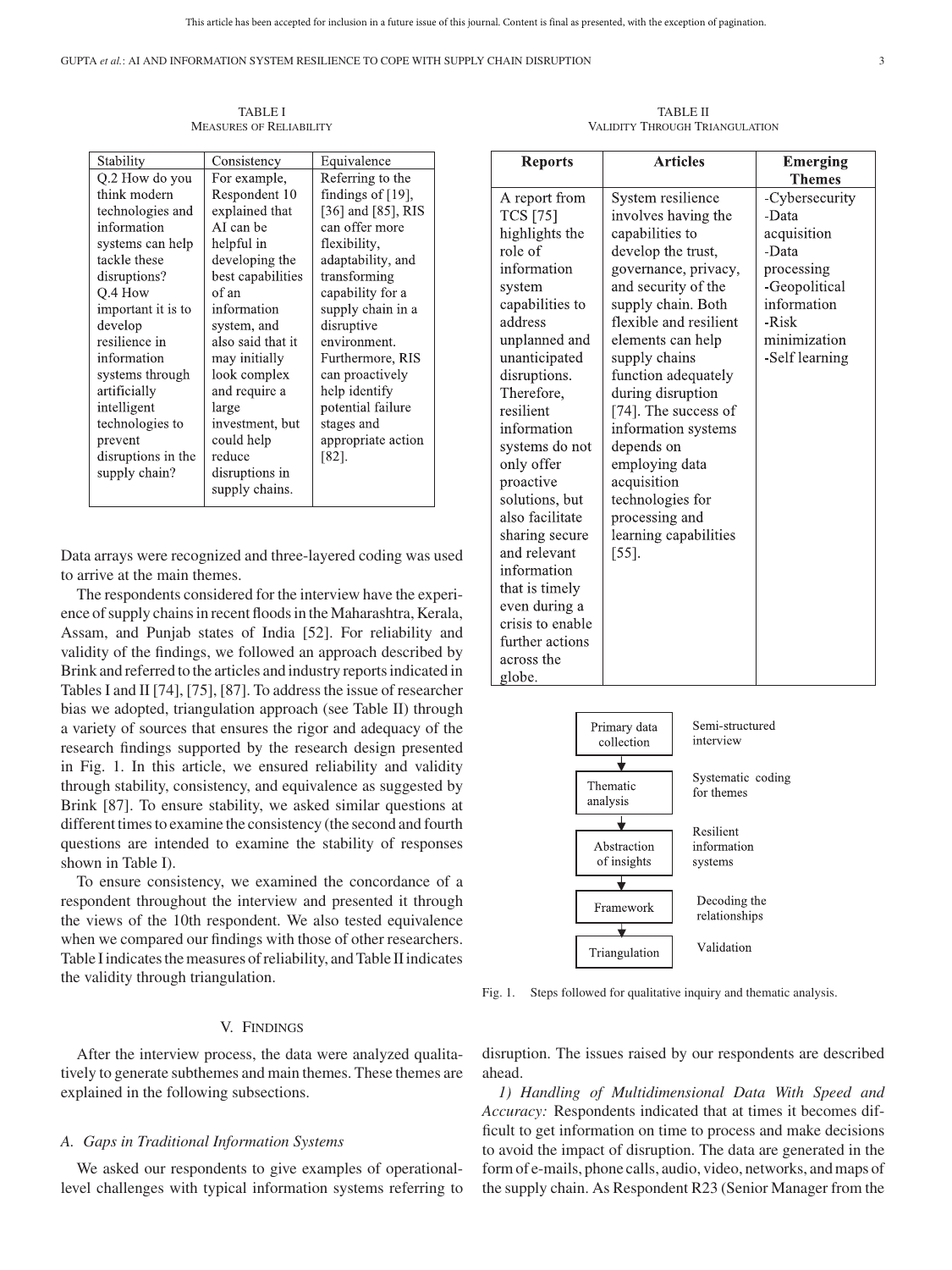FMCG sector) noted, "in disruptive events, we have a multitude of data coming from the internet, print media and our suppliers, customers and other social media platforms in different forms ranging from images of floods/fires/lockdowns of affected areas to videos and phone conversations and it becomes extremely difficult for us to combine all the data for accurate and fast decisions. Additionally, it reduces the efficiency of our supply chain and poses challenges to business continuity." Therefore, the handling of multidimensional data not only affects the productivity of supply chains but also costs firms in terms of reducing service levels and the availability of necessary products in affected areas.

*2) Lack of Insight Generation:* Built-in, predefined boundaries drive traditional system operations. It was pointed out by the respondents that the existing systems play an important role in day-to-day, routine supply chain operations, but not enough for disruption scenarios. As Respondent R27 (Vice-President in the logistics and supply chain field) noted, "the mission of our business has been redefined to meet the current challenges of supply chain disruption through our information systems, where we are employing machine learning and AI-based algorithms to detect, respond and recover early on." Our respondents explained that there had been instances when they required information that was not a part of the existing system and database, and due to central bias, these types of scenarios are ignored by traditional information systems [54], [78].

# *B. Dynamic Decision-Making Capability*

The role of information becomes critical in the decisionmaking process during supply chain disruption [84]. Hence, the RIS can play a key role in mitigating the risk involved in disruption events.

*1) Integration of Physical Operations and Computing Characteristics:* Supply chains typically run through the physical network, where the movement of goods becomes a challenge when disruptions occur. In this regard, Respondent R9 (Manufacturing and Supply Chain Director in the FMCG domain in a conglomerate) noted that "the design of our distribution network and its seamless integration with our information system and its flexibility in providing access to system data, components, and external assets helps us to be aware of any potential vulnerabilities early on." On similar lines, Respondent R24 (Supply Chain Director from a confectionary firm) noted that "digital twinlike simulation models can help our supply chain planners experiment with disruption scenarios and their impact on the physical supply chain to safeguard against the disruption impact."

*2) Self-Learning Mechanisms:* Our respondents highly recommended the utilization of learning and logical reasoning competencies of modern technologies, such as AI, big data analytics, IoT, blockchain, and machine learning. These technologies can assist firms in collating unstructured data and making decisions in uncertain environments [59]. In this regard, Respondent R26 (Senior Manager from the personal care field in the FMCG industry handling supply chains) noted

that "Geomaps-based location tracking and causes of supply disruption can be identified through blockchain, whereas AI and machine learning can help recognize demand and supply." In case of an emergency, advanced information systems can play a significant role in terms of resources and asset allocation.

### *C. Cooperation Among Stakeholders Toward Resilience*

Modern information systems can help rebuild trust and capture market share by choosing more accurate forecasts and appropriate modes of supply with the help of different stakeholders. However, our respondents indicated that many supply chains lack the desired characteristics for resilience based on the support of information systems.

*1) Lack of Process Maturity Across the Value Chain:* Supply chain network success depends on the maturity of informed supply chain nodes to ensure visibility and demand on a collaborative basis. Respondent R14 (Purchasing Manager from an electrical equipment company) noted that "value chain stakeholders should consider appropriate elements for supply chain integration and extension with AI technologies to bring end-to-end visibility. For instance, with the rising need for customization, there are multiple stock keeping units (SKUs), so to account for large amounts of data, too many applications and various intelligent systems are required." The success of any supply chain in a disrupted environment depends on what needs to be achieved in the situation. Therefore, it is important for all partners to define and adhere to the common objectives of the value chain.

*2) Lack of Trained Workforce:* To handle a data-driven environment, firms require data-literate professionals who can interpret data and make decisions quickly [72]. In this regard, Respondent R18 (Vice-President of a retail company) noted that "today's firms are looking for data science talent and AI professionals to stand out from the crowd, whereas organizations are not training their workforce on recent technologies; instead they prefer to hire externally." Hiring the right person has been always a challenge for companies seeking to meet certain expectations.

# *D. Information System Resilience as the Basis for a Firm's Orientation*

The appropriate degree of resilience in information systems helps firms recover quickly, maintain the customer base and develop a growth orientation. Our respondents indicated how they view the RIS and their fit in the firm's strategy.

*1) Potential Support for Strategic Assessments:* Today, information systems are designed with room to extend and enhance multidimensional capabilities in the future, if required. Our Respondent R28 (Manufacturing Director in an FMCG company) noted that "the design of information systems both from soft and hard perspectives is being considered to maximize risk intelligence and to have a long-term effect, through characteristics of sensing, comprehending, acting and learning, where in learning, approaches from deep learning to genetic programming can be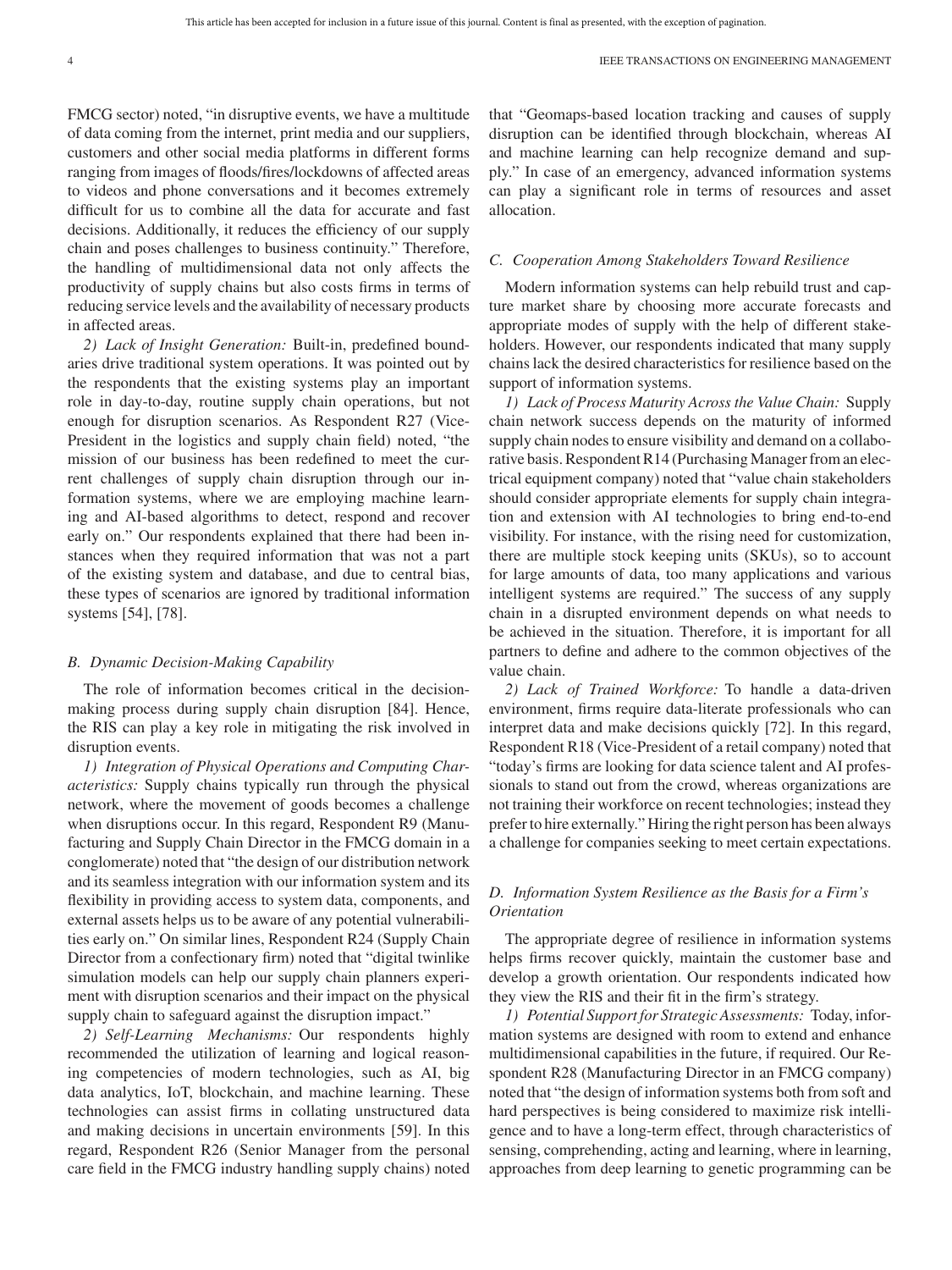adopted." This strategic orientation can be infused with modern information systems with the help of interconnected devices.

*2) Potential Support for Operational Assessments:* The information systems decode and analyze the data of company operations and present them to the decision maker to make the final call. Our Respondent R13 (Senior Executive from the Food and Beverage Industry) noted that "an information system can evaluate and forecast figures on the basis of current expenses, workforce, manufacturing activities, and sales. For instance, with the recent floods in the region, our information systems indicated an approximate production figure with 95% confidence to divert and plan manufacturing activities, which has further helped us to make changes in our supply chain." The decisions depend on the data and assumptions made during analysis by information systems. Modern information systems can help make decisions when multiple options are available.

*3) Opportunity to Restore Customer Loyalty:* In the recent past, there have been numerous catastrophic events including COVID-19 that have caused serious disruptions in the supply chain and attracted the attention of firms to refine the recovery strategies. Our Respondent R15 (Purchasing Manager from an FMCG company) noted that "disruption retrieval processes affect value chain relationships through the level of accessibility, ethical behavior, and sensitivity toward the delivery of goods to affected areas, and AI-driven systems can employ natural language processing to deliver goods to the exact location and customers." If a supply chain fails or slows down, then customer satisfaction is at risk and an opportunity can be lost.

#### *E. Enriching the Capability of AI for RIS*

AI uses the computer network to simulate human intelligence and collect data from sensors to make appropriate decisions.

*1) AI Learning From Other Disciplines:* AI is being used today in the form of automatic programming, neural networks, natural language processing, and predicting market competition with case-based reasoning. Our Respondent R3 (Supply Chain Senior Executive from a business services company) noted that "AI can be used to detect fraud in a business and can help improve customer relationship management with a rule-based approach, where intelligent systems can make use of interdepartmental and external information to find gaps." AI can also use Bayesian networks and machine-learning techniques to detect fraud. As indicated earlier, AI simulates human intelligence and can learn from other disciplines.

*2) Human Interface:* The analytical capability of AI and psychological and emotional elements of practitioners can be combined to make more accurate decisions. Our Respondent R16 (Logistics and Supply Chain Manager in the oil and gas sector) noted that "AI assists firms in creating products and services by helping remove their focus from data and the difficulty of drawing insights from big and different types of data." Supply chain disruption and other firm operations generate multi-format data that may be extremely difficult for a working executive to manage.

# *F. Challenges of AI With Regard to RIS*

The impact on labor and control of complex systems is a challenge that AI poses for today's information systems. Certain on-site adoption challenges are delineated in the following sections.

*1) Noninclusion of Experience of Senior Managers:* AI does not include their experience and emotional quotient in decision making and predicting the scenarios. Our Respondent R26 (Supply Chain Senior Manager from the FMCG industry) noted that "the action of top management shapes the behavior and interaction among employees, whereas AI may not have that capability of affecting the behavioral characteristics in the organization, on the supplier side or even the customer side." The experience of customers and practicing executives at firms is of the utmost importance and plays a significant role in strategic decisions.

*2) High Initial Investment:* Many cloud-based services require greater AI infrastructure and a huge investment. Investment in AI is multidimensional. Our Respondent R10 (Senior Manager in a third-party logistics company) noted that "AI being in its initial stages of implementation, there is a shortage of AI researchers and programmers that can design customized supply chain solutions." Certain industries such as the pharmaceutical industry require heavy investment and the probability of the return on investment is usually low. AI can enhance the efficiency of manufacturing via digital twins that can recognize movements and anomalies for better prediction. In addition to this, it has also been noted that the integration of functions and values into AI is a challenge.

*3) Fear of Not Acclimatizing to New Technologies:* Many organizations are training their workforce with the help of consultants to utilize AI systems, but many firms want to substitute them with new, young people who are good at programming and extracting insights. Our Respondent R21 (Demand Planning Manager from a consumer healthcare firm) noted that "companies today are looking for the right combination of talent, who can perform managerial as well as technical tasks to accelerate the value chain and strengthen the resilience of their information systems and understand the technical know-how of the value chain." Many organizations are living in fear that they may not be able to adapt to new technologies such as AI and they want others to experiment first to see the results of adoption.

#### VI. DISCUSSION

Information systems cannot work in isolation and require a holistic approach to develop, maintain, and enhance the resilience of information systems to combat unforeseen disruptions [14]. The traditional systems have a narrow scope of resilience due to their limited analytical capabilities [36]. The current generation of rapid and multidimensional data poses a challenge to the existing systems to drive value chain operations and have a direct or indirect impact on the firm's performance [56]–[58]. The findings also indicate that AI-supported information systems can help firms restore customer loyalty and attract new customers when accurate data collection and filtration processes are in place across multiple locations around global supply chains. This filtered data can further act as a dynamic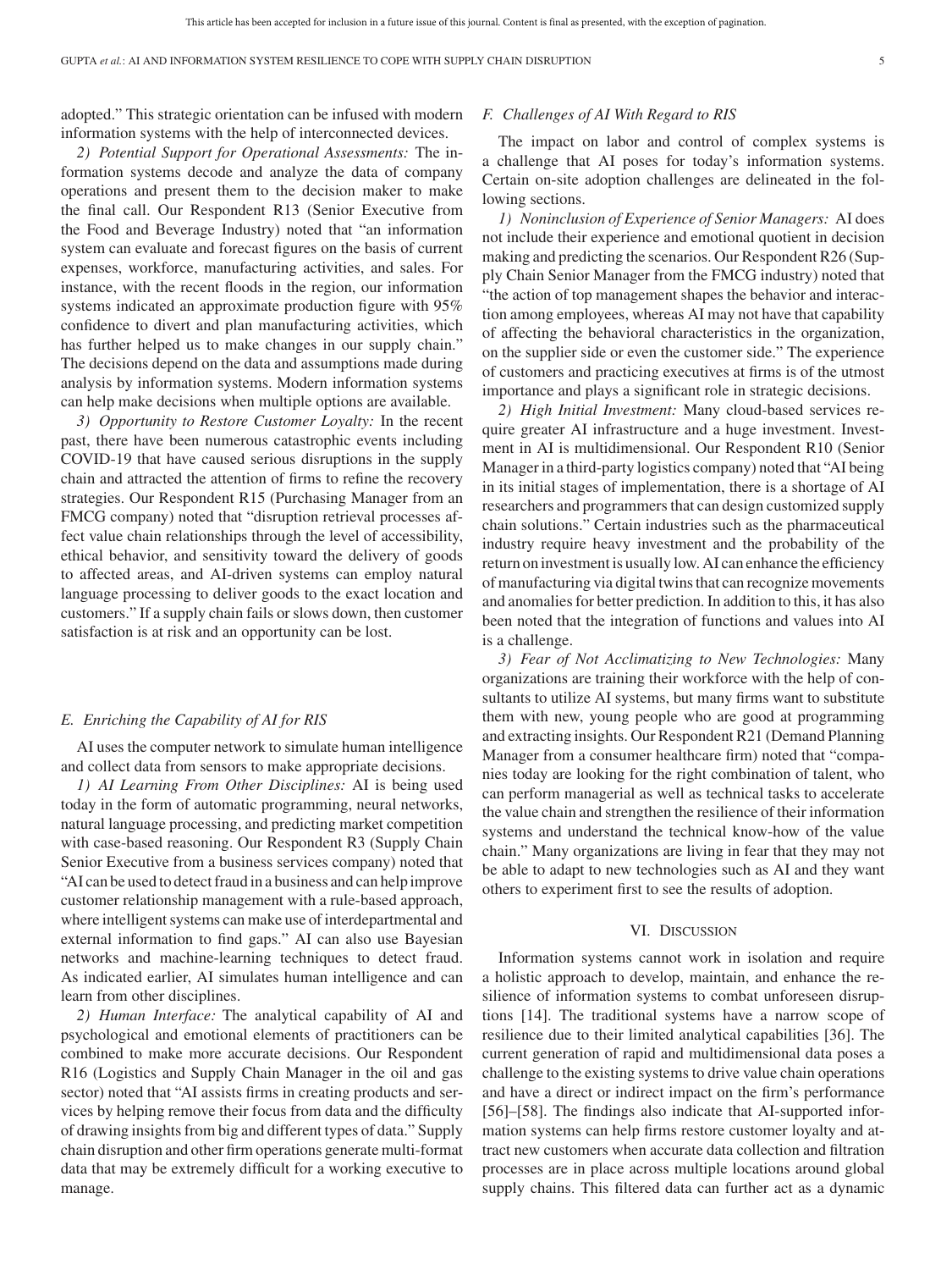

Fig. 2. Conceptual framework to ensure IS resilience to overcome SC disruption.

capability of producing more useful insights for different geographical locations, though it requires a high initial investment. This answers the first research question.

Though predictive analytics and other approaches such as big data analytics offer a range of data handling competencies, the information systems exceed their functionalities in terms of interpretation, the extent of data, and the type of data processing to determine logical solutions [59], [60]. When responding to a disruption scenario, the systems need to be fast, accurate, and holistic. Therefore, information systems coupled with an appropriate degree of intelligence can pave the way to tackle supply chain disruptions with sufficient resilience [41]. The present state of information systems can facilitate strategic planning with an accurate forecasting vision, whereas AI-enabled information systems have the potential to uncover other areas that can help lower the risk of disruption along with other applications that are unexplored in the pre-Covid era [12]. The degree of resilience of the information systems will define the analytical capacity of the system, even in worst case disruption scenarios [62], [63]. Therefore, we find that RIS dictates the orientation of firms so that they are committed to the exploration of new and innovative solutions via the integration of different value chain elements [64]. This answers the second research question. Being differently focused organizations, they can still pursue a collective vision of integrating the information systems [59], [61]. This, therefore, leads toward an all-inclusive analysis of information and can offer intelligent and innovative solutions during disrupted events in the value chain.

The analytical capabilities of resilient systems offer working executives' room to focus more on implicit business and supply chain aspects, such as employee training and building trust among customers and stakeholders during disruption situations such as COVID-19 [49]. The results of the study led us to develop a conceptual framework presented in Fig. 2 indicating the sequence of information acquisition, analysis, and interpretation in a supply chain disruption scenario with the help of RIS and have two perspectives 1) RIS are capable of data acquisition and self-learning and 2) organize itself to match to the vision of the organization for supply chain [36], [65], [66]. Additionally, the potential of joint action with the experience of professionals and the analytical capabilities of AI offers an ideal solution to minimize the risk of huge losses during the disruption. This answers the third research question. In this way, AI can facilitate modern information systems to offer resilience at the system level and drive agility if disruption strikes.

# *A. Implications for Theory*

AI-based information systems have the potential to cope with increasing complexity in the supply chain environment and specifically during unpredictable events. The present study highlights key problems and challenges with respect to the contextual problems of resuming operations, analyzing impact, and designing a strategy to recover faster from supply chain disruption. It offers an opportunity for researchers and practitioners who are working in the field of resilience and supply chain disruption and who consider AI and information systems to be an integral part of this. This leads us to further explore methods for using technologies such as AI and its integration with other technologies as a strategic front against any kind of disruptions [29]. The resilience of information systems ensures the sustainable growth of a supply chain [36]. As AI is in its initial phases, in order to minimize and predict the degree of supply chain disruption such as COVID-19, the present study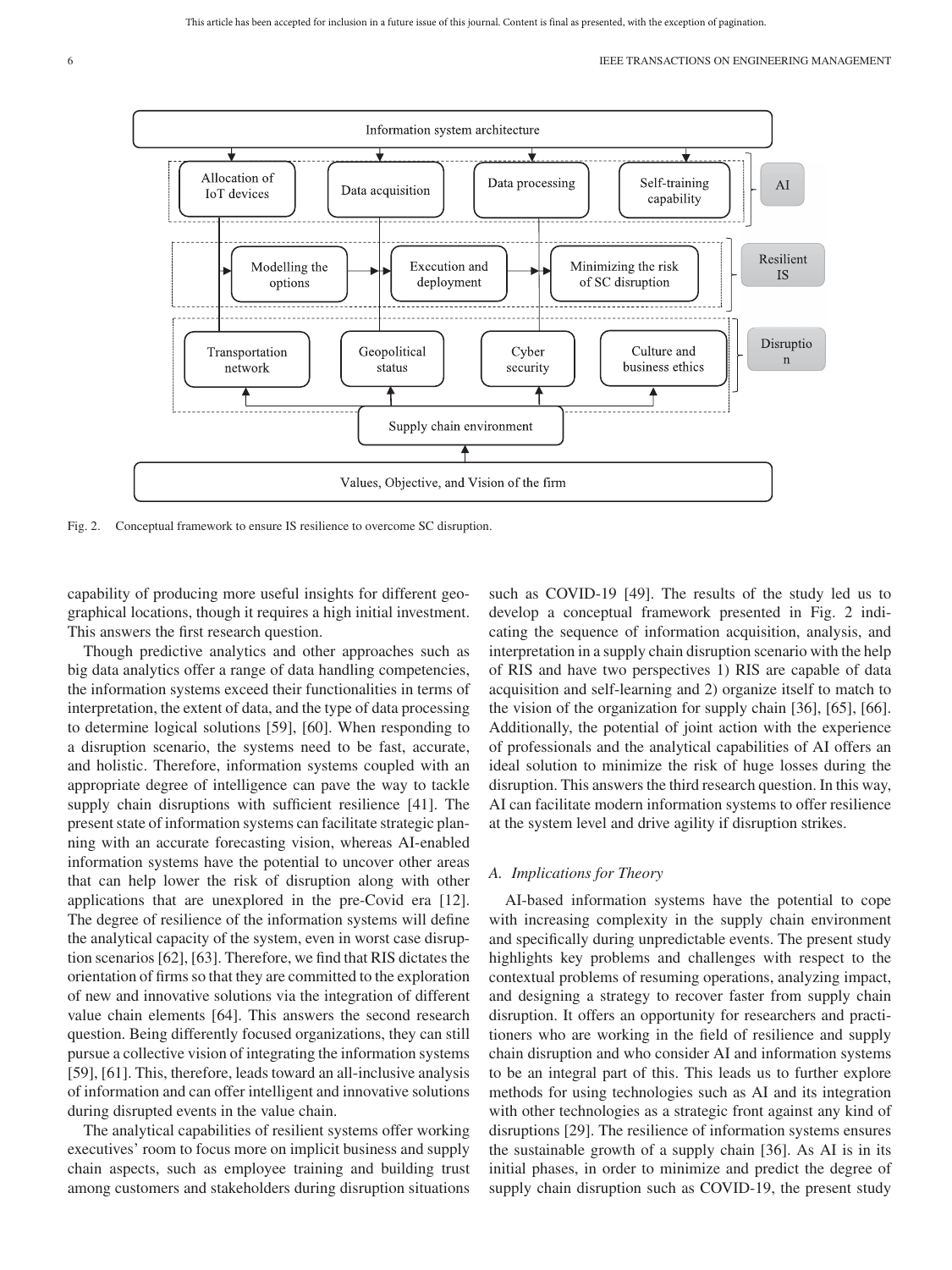contributes by providing the experience of industry people in terms of issues and challenges for AI-induced information systems [39]. Additionally, the unique application of AI systems for the development of resilience and in turn the reduction of supply chain risk is explored. This article contributes to dynamic capabilities and organizational preparedness literature in terms of its observed and potential benefits with the help of emerging technologies. Based on the statements of the respondents, it is also clear that AI-supported information systems have considerable potential for systemic integration with other platforms to become closer to reality [68]. It, therefore, develops an understanding of how AI-devised information systems can ensure resilience and further help firms design operations in view of a probable disruption [69]. The present study presents the implications for scholars of information systems, supply chain operations, and humanitarian logistics. From the capability studies view, it indicates the potential how the unique capabilities of AI can be built and exploited when needed to serve the end consumer in extreme and complex situations such as COVID-19. In addition, it advances the understanding on the role of organizational information processing theory in collaborative decision making quickly [70].

Data acquisition is the first step toward data quality management, whereas AI helps in identifying the right sources and putting the right technologies in place [15]. After the adequate data acquisition, analysis is performed quickly with algorithmic capabilities and data processing technologies that help identify pattern recognition and useful insights with large-scale heterogeneous data [30], [31]. In summary, an advanced information system architecture is flexible and agile and can facilitate quick allocation of resources to respond to disruptive environments. Due to continuous monitoring and adaptation capabilities, modern information systems must be self-organized and able to handle multiobjective data to reduce supply chain disruptions. These points led us to the first proposition:

*P1:*AI facilitates the robustness and flexibility of modern information systems that are capable of quick data acquisition and processing along with training itself based on data patterns for better decision making and reduced disruption impact.

An RIS can contribute toward the objective of an organization, even in complex and highly uncertain situations such as COVID-19. An RIS meets requirements such as availability, interoperability, security, reliability, safety, robustness, and usability [6]. Any deficiency in these characteristics can lead to a disruptive impact and compromise the system. Modern information systems should resist any kind of adversity and offer continuous support in degraded mode, despite disturbance and emergency situations [7]. RISs are capable of recovering quickly from the destruction that the disruption may have caused and still be able to model different operations options to service the supply chains in a complex environment as COVID-19, natural disasters, and political instability [36]. To develop RISs, one needs to ask what kind of capabilities should be developed so that the system can continue to provide them during and after the disruption. What could the outcome of the disruption be? What kind of adversity could interrupt the maintenance of critical capabilities?

Addressing these concerns appropriately in information systems can provide the necessary resilience at different supply chain nodes via timely execution and deployment. This further helps in reducing supply chain risk and keeping functions running those are critical for a situation like COVID-19. In summary, RISs can help supply chains to manage crises in difficult times such as the COVID-19 pandemic, where supply chains are at higher risk. Therefore, along with the self-training capabilities of AI-based information systems, it is critical that information systems offer alternative scenario planning and strategic execution to minimize supply chains risks in disruptive environments. These highlights lead us to the second proposition:

*P2: RISs help supply chains with better modeling options and significantly reduce risk when executing supply chain operations.*

A disaster whether it is a natural disaster or COVID-19 or semiconductor chip shortage-like situation, it causes extensive damage to people, networks, and physical infrastructure that is invisible to many people, even in the organization, in terms of scale and extent. That means that different sources of possible disruption have not been appropriately evaluated, resulting in minimal preparation [62]. One important area for supply chains is the transportation network. The transportation network is a critical component in the supply chain since it connects different stakeholders such as suppliers, distributors, and customers [12]. Transportation enables the movement of the right kinds of raw materials, semifinished, and finished products toward the customer and is critical in the disruptive environment such as COVID-19. Therefore, an upstream and downstream balance in geographic status can help supply chains maintain a suitable cycle time. Over the past two decades, supply chains have been oriented toward digitization, where access to information is convenient for all stakeholders. With this convenience, the safety and security of information risks being compromised, leaving supply chain data exposed to possible disruption. Due to COVID-19, many supply chains go digital and confidential information is at risk [47], creating threats in terms of cyber risk, counterfeit parts, and supply chain ethics leading to supply chain disruptions [67]. A COVID-19-impacted supply chain represents uncertainty and changes in consumer preferences that can be further influenced by cultural elements of the organization reflected in the supply chain. In summary, the geographical and geopolitical aspects of supply chains have been highlighted both at the global and regional levels. The impact of disruption can be felt more strongly due to poor transportation networks, weak cybersecurity, and staggered business culture. Hence, to prepare for supply chains disruption, firms need to align their information systems across functions. These points lead us to the third proposition:

*P3:* A better understanding of geopolitical status, the degree of cybersecurity requirements, the transportation network, and business ethics can help reduce the impact of supply chain disruption. Modern and RISs can help reduce this impact significantly.

The proposed model in Fig. 2 indicates the crucial elements of AI-sustained information systems for handling the supply chain. Though the adoption of AI in the disruptive business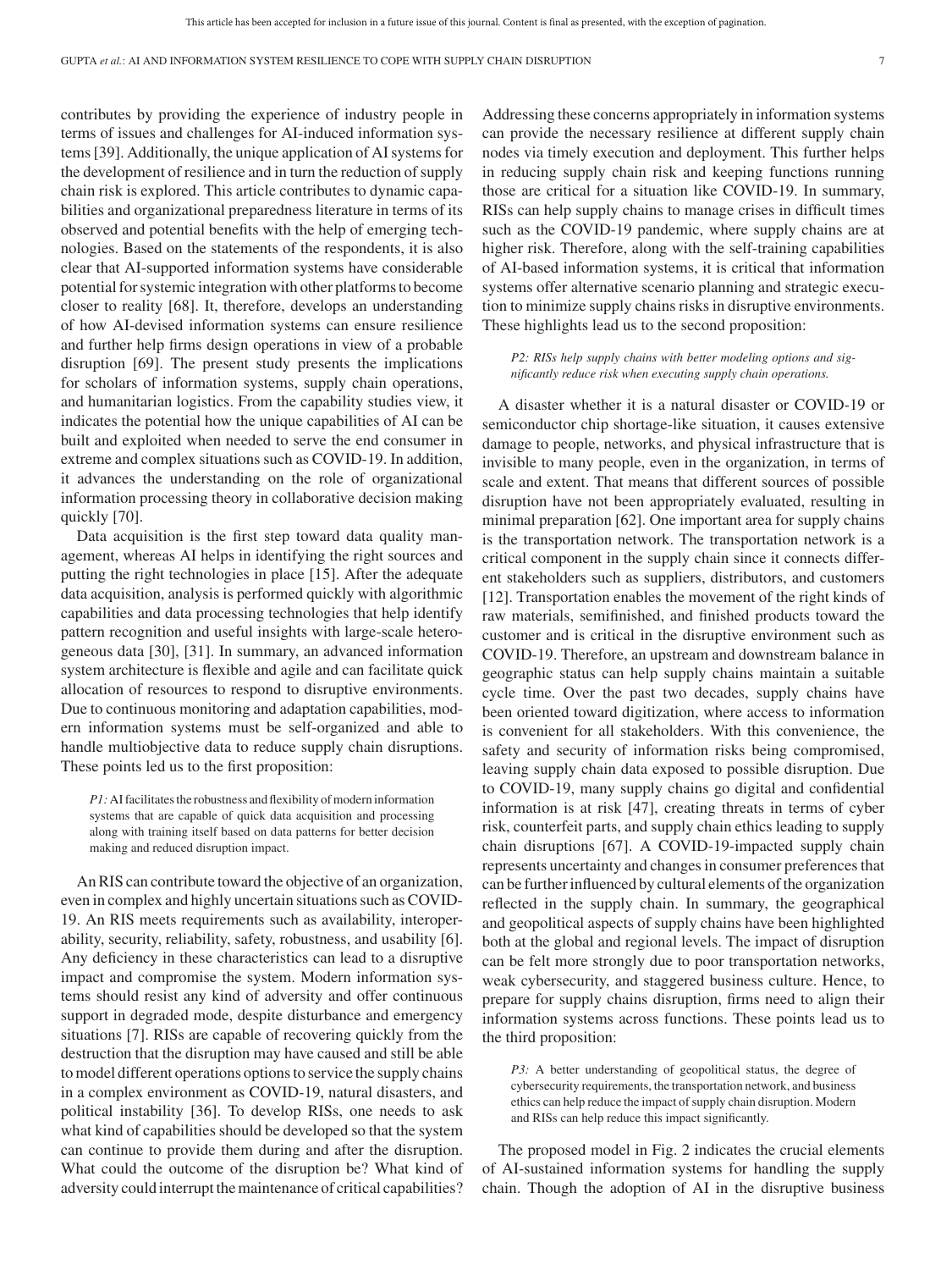environment is quite recent, the findings suggest that AI can be explored by managers to design and develop RIS for complex situations.

# *B. Implications for Practice*

AI-based systems have the ability to extract the required information from different sources and apply suitable algorithms to explore a novel avenue for a specific supply chain disruption scenario. The study offers exclusive implications for working executives since it provides a comprehensive framework for connecting the architectural and conceptual elements of supply chain operations. This framework also indicates the potential role it can play in offering practical insights. The applications of AI are evolving, and the insights of this article can help firms design their strategies to tackle complex business issues such as supplying products and services during and after a disruption incident of complexity such as semiconductor chip shortage or COVID-19. The investment orientation of a firm toward AI can impact the strategic and operational decisions and ultimately the performance of a business. This impact of AI in terms of supply chain performance can act as a basis for working executives to consider the shift toward more resilient and intelligent systems [71]. The present article offers managers and working staff an understanding of how AI-oriented information systems are helpful for their supply chain operations in an increasingly complex and uncertain environment. The study highlighted the different capabilities of these systems and their contribution toward restoring trust between customers and the supply chain during and after a disruption. Hence, such systems can be utilized to simplify and manage the available knowledge and information to make informed decisions. Professionals from the engineering and management fields can come together to create more capabilities such as cyber-resilience, that can help with quick responses to risks and disruptions, especially for digitally operated business activities. In global and complex networks, the management and technical teams should focus on interoperability, due to the different types of information technology interfaces in different countries. Hence, professionals (from developers to users) should work to ensure the easy connection and collection of information from varied sources, such as the customs administration, trade documentation, and dissemination of real-time information among stakeholders. The executives in information systems and supply chains can work on utilizing the synergies of both to achieve ambidexterity in operations. Ambidexterity will promote the exploitation of current infrastructure while deploying AI-based systems to advance its role during disruptive supply chain scenarios.

The involvement of executives in adopting AI systems can be ensured once they are aware of how and to what extent it can augment their decision making and what degree of complexity is considered now learned from COVID-19 [72]. This article offers useful assistance to professionals who are working in designing and implementing AI systems in firms to ensure uninterrupted supply in every situation and to manage the supplier and customer sides of the supply chain. Apart from suppliers and customers, information systems are critical for the adequate

allocation and utilization of resources such as raw materials and equipment and, hence, require resilience through technologies such as AI to address uncertain situations, such as semiconductor chip shortage or COVID-19. AI-based systems can detect signals toward any abnormal behavior that may lead to an unprecedented scenario. Data-oriented platforms and systems exhibit behavior that is helpful in solving problems, discovering new knowledge, and manipulating supply chain data when needed for quick and precise decision making in situations like blockage of the Suez Canal. Nevertheless, firms in a developing country like India have a long way to go to develop a robust and sustainable AI infrastructure for the supply chain. Infrastructure facilitation and support need to be in place before starting any AI adoption and implementation. Therefore, chief information officers and top management along with practicing managers need to design AI systems to improve productivity in each scenario. A final important implication of this article is the inevitability of AI adoption and the involvement of the programmer and developer during designing in order to pay attention to critical components of the supply chain network and existing infrastructure that needs close coordination between developer and user. If organizations aim to reduce the impact of disasters and other disruptive events including COVID-19, then it is necessary to conceptualize, design, and develop systems that are capable of learning, reasoning, and performing tasks similar to humans with more speed and quicker recovery to transform supply chains. The lessons from different disruptions (COVID-19, Suez Canal, or Semiconductor chip shortage) can be considered to develop RISs.

# *C. Limitations and Scope for Future Research*

In this article, we adopted a conceptual and exploratory approach. The study offers a more contextual scenario since most of the respondents were from the manufacturing sector. The support of empirical research is necessary to generalize the results. Supply chain disruptions present a rich background for the design and development of AI-based systems to develop resilience. However, the present article involved a single respondent per firm and similar designations at different organizations. Future research can consider other aspects of the functional view of the organization, such as finance (measuring market sentiments, investment decisions), marketing (consumer sentiments and requirements for new product development), and production (scheduling and maintenance). This type of research could also observe the level of adoption at the firm and individual level. The correct adoption and implementation approach can be further supported with large-scale empirical studies. Such research can be based on the involvement of multiple variables in the adoption and implementation of AI systems for supply chain operations.

# VII. CONCLUSION

Our article investigated the role of RISs in reducing the risk of disruption in the supply chain. We have gathered the data through a semistructured approach of interviews and transcribed them into main content to further analyze them. We used the thematic analysis approach, where we first identified the gaps in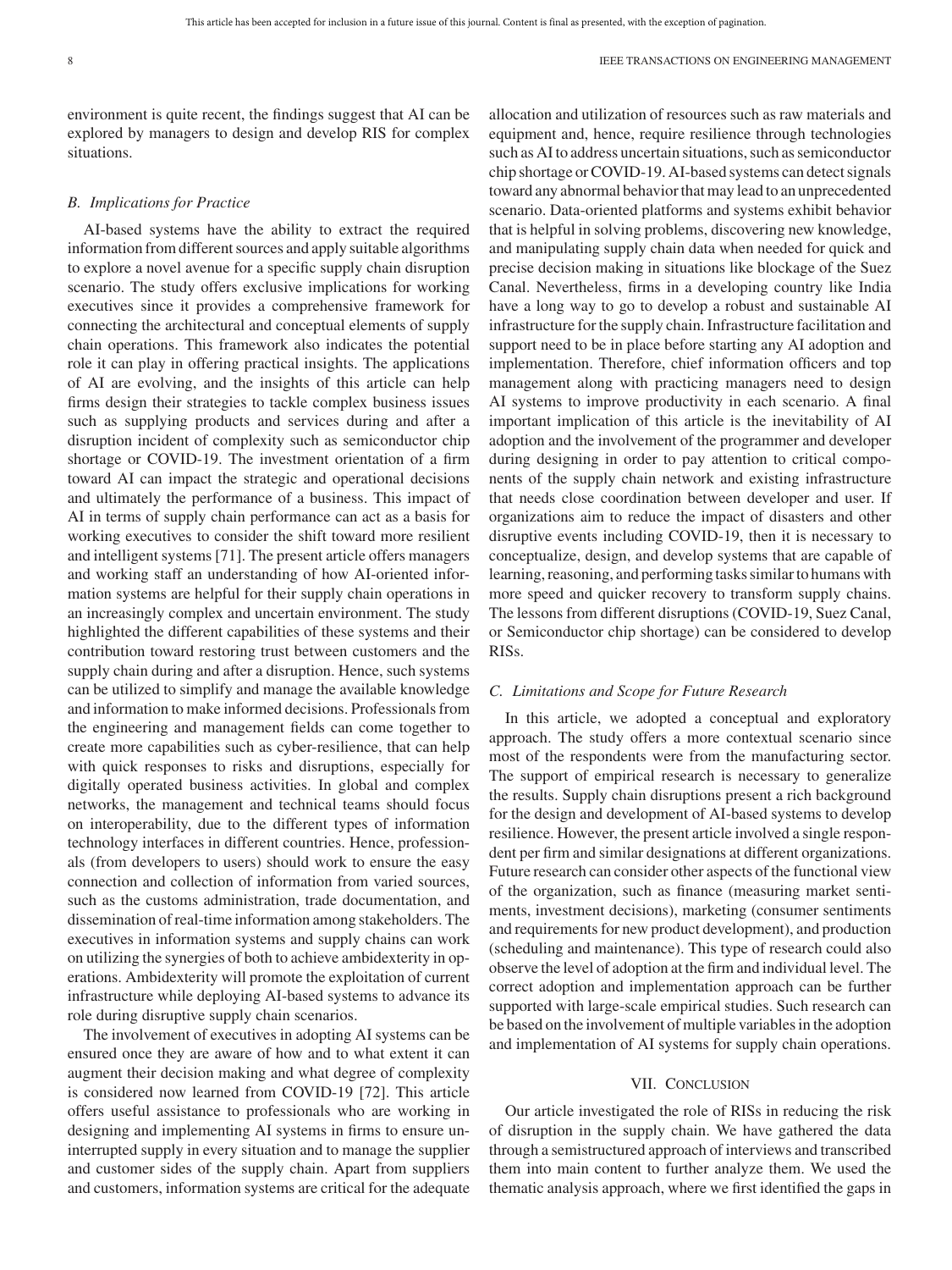the traditional information systems leading to how AI can help develop a strong architecture of RISs. Furthermore, we identified the challenges of AI in achieving RISs. Our article proposes how AI elements can offer ecosystem support to modern and RISs. Our article provided a framework, where architectural components used together can help reduce supply chain disruptions and prepare it for dynamic scenarios.

## ACKNOWLEDGMENT

The authors would like to thank the comments of anonymous reviewer(s) and editor(s) for strengthening this article.

#### **REFERENCES**

- [1] R. Diaz, J. G. Behr, F. Longo, and A. Padovano, "Supply chain modeling in the aftermath of a disaster: A system dynamics approach in housing recovery," *IEEE Trans. Eng. Manage.*, vol. 67, no. 3, pp. 531–544, Aug. 2020.
- [2] S. Hosseini, D. Ivanov, and A. Dolgui, "Review of quantitative methods for supply chain resilience analysis," *Transp. Res. Part E: Logistics Transp. Rev.*, vol. 125, pp. 285–307, May 2019.
- [3] M. Haraguchi and U. Lall, "Flood risks and impacts: A case study of Thailand's floods in 2011 and research questions for supply chain decision making," *Int. J. Disaster Risk Reduction*, vol. 14, pp. 256–272, Dec. 2015.
- [4] A. Herod, "What does the 2011 Japanese tsunami tell us about the nature of the global economy?," *Social Cultural Geogr.*, vol. 12, no. 8, pp. 829–837, Nov. 2011.
- [5] M. Dirscherl and C. Rossi, "Geomorphometric analysis of the 2014–2015 Bárðarbunga volcanic eruption, Iceland," *Remote Sens. Environ.*, vol. 204, pp. 244–259, Jan. 2018.
- [6] R. Dubey, A. Gunasekaran, S. J. Childe, S. F. Wamba, D. Roubaud, and C. Foropon, "Empirical investigation of data analytics capability and organizational flexibility as complements to supply chain resilience," *Int. J. Prod. Res.*, vol. 59, no. 1, pp. 110–128, Feb. 2019.
- [7] Z. Chen, J. Li, Z. Liu, and Z. Zheng, "Incentive contracts for capacity restoration under risk of supply disruption," *IEEE Trans. Eng. Manage.*, vol. 66, no. 4, pp. 746–762, Nov. 2019.
- [8] A. Gunasekaran, K. H. Lai, and T. E. Cheng, "Responsive supply chain: A competitive strategy in a networked economy," *Omega*, vol. 36, no. 4, pp. 549–564, Aug. 2008.
- [9] M. Gupta and A. Kohli, "Enterprise resource planning systems and its implications for operations function," *Technovation*, vol. 26, no. 5/6, pp. 687–696, May/Jun. 2006.
- [10] J. Sarkis and S. Talluri, "Editorial design and management of sustainable and resilient supply chains," *IEEE Trans. Eng. Manage.*, vol. 66, no. 1, pp. 2–7, Feb. 2019.
- [11] J. L. Spears and H. Barki, "User participation in information systems security risk management," *MIS Quart.*, vol. 34, no. 3, pp. 503–522, Sep. 2010.
- [12] O. Akinrolabu, J. R. Nurse, A. Martin, and S. New, "Cyber risk assessment in cloud provider environments: Current models and future needs," *Comput. Secur.*, vol. 87, 2019, Art. no. 101600, doi: [10.1016/j.cose.2019.101600.](https://dx.doi.org/10.1016/j.cose.2019.101600)
- [13] R. El-Haddadeh, "Digital innovation dynamics influence on organisational adoption: The case of cloud computing services," *Inf. Syst. Frontiers*, vol. 22, no. 4, pp. 985–999, Apr. 2019.
- [14] E. Atalay, P. Phongthiengtham, S. Sotelo, and D. Tannenbaum, "New technologies and the labor market," *J. Monetary Econ.*, vol. 97, pp. 48–67, Aug. 2018.
- [15] K. Govindan, T. E. Cheng, N. Mishra, and N. Shukla, "Big data analytics" and application for logistics and supply chain management," *Transp. Res. Part E: Logistics Transp. Rev.*, vol. 114, pp. 343–349, Jun. 2018.
- [16] A. Jabbarzadeh, B. Fahimnia, and S. Rastegar, "Green and resilient design of electricity supply chain networks: A multiobjective robust optimization approach," *IEEE Trans. Eng. Manage.*, vol. 66, no. 1, pp. 52–72, Feb. 2019.
- [17] D. J. Teece, G. Pisano, and A. Shuen, "Dynamic capabilities and strategic management," *Strategic Manage. J.*, vol. 18, no. 7, pp. 509–533, Aug. 1997.
- [18] G. Bhatt, A. Emdad, N. Roberts, and V. Grover, "Building and leveraging information in dynamic environments: The role of IT infrastructure flexibility as enabler of organizational responsiveness and competitive advantage," *Inf. Manage.*, vol. 47, no. 7/8, pp. 341–349, Dec. 2014.
- [19] J. Zhang, H. Li, and J. L. Ziegelmayer, "Resource or capability? A dissection of SMEs' IT infrastructure flexibility and its relationship with IT responsiveness," *J. Comput. Inf. Syst.*, vol. 50, no. 1, pp. 46–53, Sep. 2009.
- [20] G. Ray, W. A. Muhanna, and J. B. Barney, "Information technology and the performance of the customer service process: A resource-based analysis," *MIS Quart.*, vol. 29, no. 4, pp. 625–652, Dec. 2005.
- [21] J. H. Dyer and H. Singh, "The relational view: Cooperative strategy and sources of interorganizational competitive advantage," *Acad. Manage. Rev.*, vol. 23, no. 4, pp. 660–679, Oct. 1998.
- [22] D. J. Teece, "Explicating dynamic capabilities: The nature and microfoundations of (sustainable) enterprise performance," *Strategic Manage. J.*, vol. 28, no. 13, pp. 1319–1350, Dec. 2007.
- [23] L. Y. Wu, "Applicability of the resource-based and dynamic-capability views under environmental volatility," *J. Bus. Res.*, vol. 63, no. 1, pp. 27–31, Jan. 2010.
- [24] R. Agarwal and W. Selen, "Dynamic capability building in service value networks for achieving service innovation," *Decis. Sci.*, vol. 40, no. 3, pp. 431–475, Aug. 2009.
- [25] S. Gosain, A. Malhotra, and O. A. El Sawy, "Coordinating for flexibility in e-business supply chains," *J. Manage. Inf. Syst.*, vol. 21, no. 3, pp. 7–45, Nov. 2004.
- [26] A. A. Bush, A. Tiwana, and A. Rai, "Complementarities between product design modularity and IT infrastructure flexibility in IT-enabled supply chains," *IEEE Trans. Eng. Manage.*, vol. 57, no. 2, pp. 240–254, May 2010.
- [27] J. Lee, B. Bagheri, and H. A. Kao, "A cyber-physical systems architecture for industry 4.0-based manufacturing systems," *Manuf. Lett.*, vol. 3, pp. 18–23, Jan. 2015.
- [28] Y. K. Dwivedi *et al.*, "Artificial Intelligence (AI): Multidisciplinary perspectives on emerging challenges, opportunities, and agenda for research, practice and policy," *Int. J. Inf. Manage.*, vol. 57, Apr. 2021, Art. no. 101994.
- [29] M. M. Queiroz and S. F. Wamba, "Blockchain adoption challenges in supply chain: An empirical investigation of the main drivers in India and the USA," *Int. J. Inf. Manage.*, vol. 46, pp. 70–82, Jun. 2019.
- [30] R. Dubey *et al.*, "Big data analytics and organizational culture as complements to swift trust and collaborative performance in the humanitarian supply chain," *Int. J. Prod. Econ.*, vol. 210, pp. 120–136, Apr. 2019.
- [31] T. Papadopoulos, A. Gunasekaran, R. Dubey, N. Altay, S. J. Childe, and S. F. Wamba, "The role of big data in explaining disaster resilience in supply chains for sustainability," *J. Cleaner Prod.*, vol. 142, pp. 1108–1118, Jan. 2017.
- [32] E. Krausmann, S. Girgin, and A. Necci, "Natural hazard impacts on industry and critical infrastructure: Natech risk drivers and risk management performance indicators," *Int. J. Disaster Risk Reduction*, vol. 40, 2019, Art. no. 101163, doi: [10.1016/j.ijdrr.2019.101163.](https://dx.doi.org/10.1016/j.ijdrr.2019.101163.)
- [33] R. Hemingway and O. Gunawan, "The natural hazards partnership: A public-sector collaboration across the U.K. for natural hazard disaster risk reduction," *Int. J. Disaster Risk Reduction*, vol. 27, pp. 499–511, Mar. 2018.
- [34] P. D. C. Fiorini, C. J. C. Jabbour, A. B. L. de Sousa Jabbour, N. O. Stefanelli, and Y. Fernando, "Interplay between information systems and environmental management in ISO 14001-certified companies," *Manage. Decis.*, vol. 57, no. 8, pp. 1883–1901, Sep. 2019.
- [35] R. Santhanam and E. Hartono, "Issues in linking information technology capability to firm performance," *MIS Quart.*, vol. 27, no. 1, pp. 125–153, Mar. 2003.
- [36] R. Heeks and A. V. Ospina, "Conceptualising the link between information systems and resilience: A developing country field study," *Inf. Syst. J.*, vol. 29, no. 1, pp. 70–96, Jan. 2019.
- [37] A. Dolgui, D. Ivanov, S. Sethi, and B. Sokolov, "Control theory applications to operations systems, supply chain management and industry 4.0 networks," *IFAC-PapersOnLine*, vol. 51, no. 11, pp. 1536–1541, Jan. 2018.
- [38] C. S. Singh, G. Soni, and G. K. Badhotiya, "Performance indicators for supply chain resilience: Review and conceptual framework," *J. Ind. Eng. Int.*, vol. 15, no. 1, pp. 105–117, Dec. 2019.
- [39] D. D. Wu, S. H. Chen, and D. L. Olson, "Business intelligence in risk management: Some recent progresses," *Inf. Sci.*, vol. 256, pp. 1–7, Jan. 2014.
- [40] U. Sivarajah, M. M. Kamal, Z. Irani, and V. Weerakkody, "Critical analysis of big data challenges and analytical methods," *J. Bus. Res.*, vol. 70, pp. 263–286, Jan. 2017.
- [41] L. Zhou, X. Wu, Z. Xu, and H. Fujita, "Emergency decision making for natural disasters: An overview," *Int. J. Disaster Risk Reduction*, vol. 27, pp. 567–576, Mar. 2018.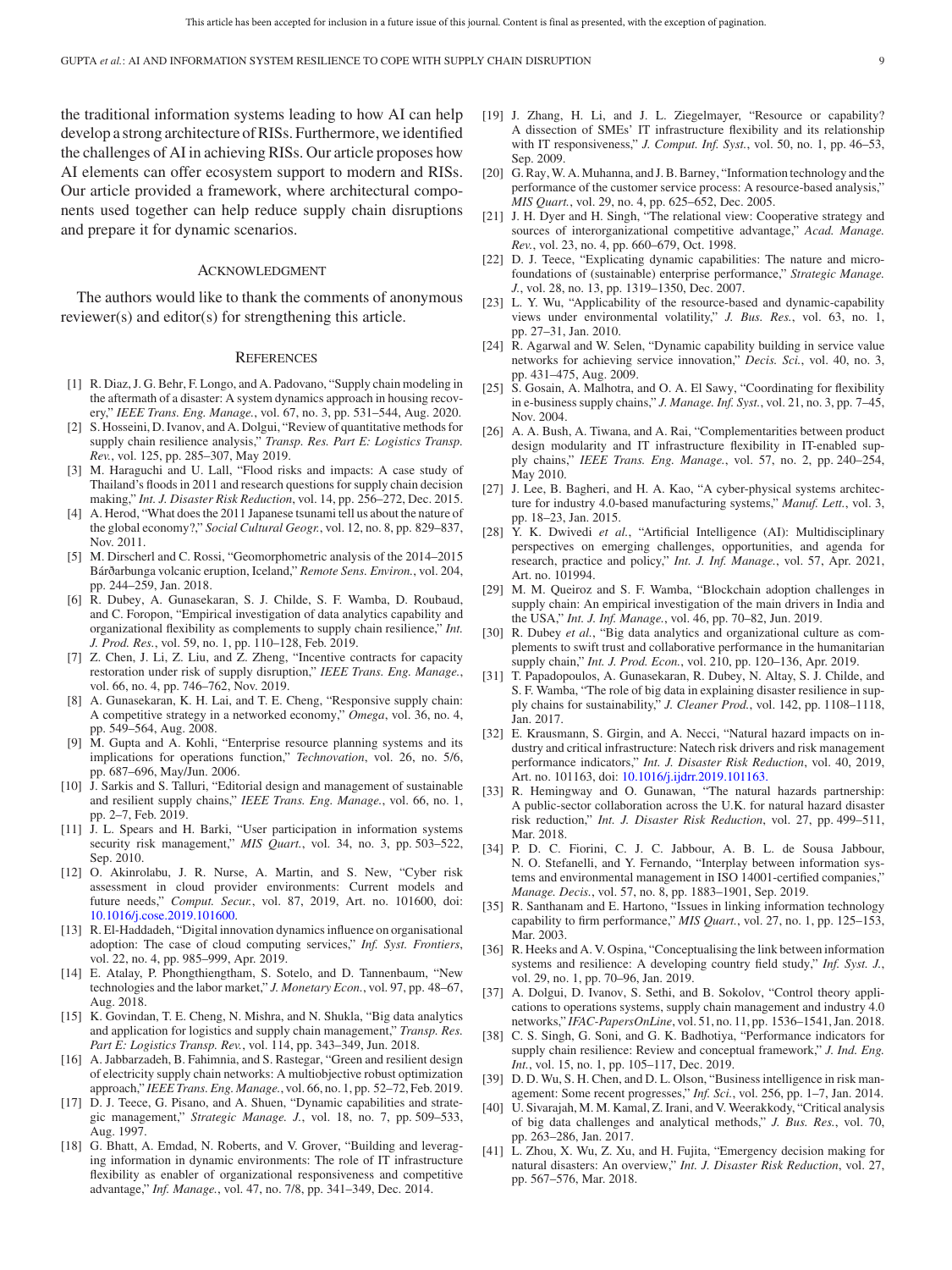- [42] I. A. Tøndel, J. Foros, S. S. Kilskar, P. Hokstad, and M. G. Jaatun, "Interdependencies and reliability in the combined ICT and power system: An overview of current research," *Appl. Comput. Inform.*, vol. 14, no. 1, pp. 17–27, Jan. 2018.
- [43] I. Eusgeld, C. Nan, and S. Dietz, "'System-of-systems' approach for interdependent critical infrastructures," *Rel. Eng. Syst. Saf.*, vol. 96, no. 6, pp. 679–686, Jun. 2011.
- [44] Culp, "Supply chain disruption a major threat to business,". Accessed: Jul. 13, 2019. [Online]. Available: [https://www.forbes.com/sites/](https://www.forbes.com/sites/steveculp/2013/02/15/supply-chain-disruption-a-major-threat-to-business/#3140f98f73b6) [steveculp/2013/02/15/supply-chain-disruption-a-major-threat-to](https://www.forbes.com/sites/steveculp/2013/02/15/supply-chain-disruption-a-major-threat-to-business/#3140f98f73b6)[business/#3140f98f73b6](https://www.forbes.com/sites/steveculp/2013/02/15/supply-chain-disruption-a-major-threat-to-business/#3140f98f73b6)
- [45] Y. Wang and J. Wang, "Measuring and maximizing resilience of transportation systems for emergency evacuation," *IEEE Trans. Eng. Manage.*, vol. 67, no. 3, pp. 603–613, Aug. 2020.
- [46] R. Mogre, S. Talluri, and F. D'Amico, "A decision framework to mitigate supply chain risks: An application in the offshore-wind industry," *IEEE Trans. Eng. Manage.*, vol. 63, no. 3, pp. 316–325, Aug. 2016.
- [47] M. Pagell and Z. Wu, "Building a more complete theory of sustainable supply chain management using case studies of 10 exemplars," *J. Supply Chain Manage.*, vol. 45, no. 2, pp. 37–56, Apr. 2009.
- [48] M. Crouch and H. McKenzie, "The logic of small samples in interviewbased qualitative research," *Social Sci. Inf.*, vol. 45, no. 4, pp. 483–499, Dec. 2006.
- [49] S. Kaur, S. Gupta, S. K. Singh, and M. Perano, "Organizational ambidexterity through global strategic partnerships: A cognitive computing perspective," *Technol. Forecasting Social Change*, vol. 145, pp. 43–54, Aug. 2019.
- [50] O. C. Robinson, "Sampling in interview-based qualitative research: A theoretical and practical guide," *Qualitative Res. Psychol.*, vol. 11, no. 1, pp. 25–41, Jan. 2014.
- [51] G. Guest, A. Bunce, and L. Johnson, "How many interviews are enough? An experiment with data saturation and variability,"*Field Methods*, vol. 18, no. 1, pp. 59–82, Feb. 2006.
- [52] Reliefweb, "Situation report on flood/heavy rain fall in Maharashtra, Kerala, Karnataka, Gujarat, Assam, Bihar, Oisha, West Bengal, Madhya Pradesh, Rajasthan and Punjab as on 18th August 2019 at 1800 Hrs.," Accessed: Sep. 5, 2019. [Online]. Available : [https://reliefweb.int/report/India/situation-report-floodheavy-rain-fall](https://reliefweb.int/report/India/situation-report-floodheavy-rain-fall-maharashtra-kerala-karnataka-gujarat-assam-3)[maharashtra-kerala-karnataka-gujarat-assam-3](https://reliefweb.int/report/India/situation-report-floodheavy-rain-fall-maharashtra-kerala-karnataka-gujarat-assam-3)
- [53] K. E. Weick, *Sensemaking in Organizations*, vol. 3. Thousand Oaks, CA, USA: Sage, 1995.
- [54] T. M. Choi, Y. J. Cai, and B. Shen, "Sustainable fashion supply chain management: A system of systems analysis," *IEEE Trans. Eng. Manage.*, vol. 66, no. 4, pp. 730–745, Nov. 2019.
- [55] Y. K. Dwivedi et al., "Research on information systems failures and successes: Status update and future directions," *Inf. Syst. Frontiers*, vol. 17, no. 1, pp. 143–157, Feb. 2015.
- [56] M. E. Porter and J. E. Heppelmann, "How smart, connected products are transforming companies," *Harvard Bus. Rev.*, vol. 93, no. 10, pp. 96–114, Oct. 2015.
- [57] E. Adamides and N. Karacapilidis, "Information technology for supporting the development and maintenance of open innovation capabilities," *J. Innov. Knowl.*, vol. 5, no. 1, pp. 29–38, Jan. 2020.
- [58] F. D. Macías-Escrivá, R. Haber, R. Del Toro, and V. Hernandez, "Selfadaptive systems: A survey of current approaches, research challenges and applications," *Expert Syst. Appl.*, vol. 40, no. 18, pp. 7267–7279, Dec. 2013.
- [59] J. Sahlin and J. Angelis, "Performance management systems: Reviewing the rise of dynamics and digitalization,"*Cogent Bus. Manage.*, vol. 6, no. 1, pp. 1–21, Jan. 2019.
- [60] C. Liew, "The future of radiology augmented with artificial intelligence: A strategy for success," *Eur. J. Radiol.*, vol. 102, pp. 152–156, May 2018.
- [61] A. Majchrzak, C. Wanger, and D. Yates, "The impact of shaping on knowledge reuse for organizational improvement with Wikis," *MIS Quart.*, vol. 37, no. 2, pp. 455–469, Jun. 2013.
- [62] P. C. Lee, S. H. Chen, Y. S. Lin, and H. N. Su, "Toward a better understanding on technological resilience for sustaining industrial development," *IEEE Trans. Eng. Manage.*, vol. 66, no. 3, pp. 398–411, Aug. 2019.
- [63] M. Day, "Fostering emergent resilience: The complex adaptive supply network of disaster relief," *Int. J. Prod. Res.*, vol. 52, no. 7, pp. 1970–1988, Apr. 2014.
- [64] J. Paschen, J. Kietzmann, and T. C. Kietzmann, "Artificial Intelligence (AI) and its implications for market knowledge in B2B marketing. *J. Bus. Ind. Marketing*, vol. 34, no. 7, pp. 1410–1419, Aug. 2019.
- [65] U. Kose and A. Arslan, "Optimization of self-learning in computer engineering courses: An intelligent software system supported by artificial neural network and vortex optimization algorithm," *Comput. Appl. Eng. Educ.*, vol. 25, no. 1, pp. 142–156, Jan. 2017.
- [66] N. Achour, E. Pantzartzis, F. Pascale, and A. D. Price, "Integration of resilience and sustainability: From theory to application," *Int. J. Disaster Resilience Built Environ.*, vol. 6, no. 3, pp. 347–362, Sep. 2015.
- [67] R. Francis and B. Bekera, "A metric and frameworks for resilience analysis of engineered and infrastructure systems," *Rel. Eng. Syst. Saf.*, vol. 121, pp. 90–103, Jan. 2014.
- [68] K. Perffers, T. Tuunanen, M. A. Rothenberge, and S. Chatterjee, "A design science research methodology for information systems research," *J. Manage. Inf. Syst.*, vol. 24, no. 3, pp. 45–77, Dec. 2007.
- [69] T. Wu, J. Blackhurst, and P. O'grady, "Methodology for supply chain disruption analysis," *Int. J. Prod. Res.*, vol. 45, no. 7, pp. 1665–1682, Apr. 2007.
- [70] H. Fan, T. C. E. Cheng, G. Li, and P. K. Lee, "The effectiveness of supply chain risk information processing capability: An information processing perspective," *IEEE Trans. Eng. Manage.*, vol. 63, no. 4, pp. 414–425, Nov. 2016.
- [71] A. Oke, D. I. Prajogo, and J. Jayaram, "Strengthening the innovation chain: The role of internal innovation climate and strategic relationships with supply chain partners," *J. Supply Chain Manage.*, vol. 49, no. 4, pp. 43–58, Oct. 2013.
- [72] V. Kolbjørnsrud, R. Amico, and R. J. Thomas, "How artificial intelligence will redefine management," *Harvard Bus. Rev.*, vol. 2, pp. 1–6, Nov. 2016.
- [73] Y. Duan, J. S. Edwards, and Y. K. Dwivedi, "Artificial intelligence for decision making in the era of big data – Evolution, challenges and research agenda," *Int. J. Inf. Manage.*, vol. 48, pp. 63–71, Oct. 2019.
- [74] M. D. E. Kakhki and V. B. Gargeya, "Information systems for supply chain management: A systematic literature analysis," *Int. J. Prod. Res.*, vol. 57, no. 15/16, pp. 5318–5339, Jan. 2019.
- [75] TCS, "From fragile to agile," Building resilience for better risk management and robust financial health, TCS. Accessed: Jan. 18, 2021. [Online]. Available: [https://www.tcs.com/supply-chain-transformations](https://www.tcs.com/supply-chain-transformations-resilient-fragile-to-agile)[resilient-fragile-to-agile](https://www.tcs.com/supply-chain-transformations-resilient-fragile-to-agile)
- [76] L. Koh, G. Orzes, and F. J. Jia, "The fourth industrial revolution (Industry 4.0): Technologies disruption on operations and supply chain management," *Int. J. Operations Prod. Manage.*, vol. 39, no. 6–8, pp. 817–828, Dec. 2019.
- [77] E. Revilla and M. J. Saenz, "The impact of risk management on the frequency of supply chain disruptions: A configurational approach," *Int. J. Operations Prod. Manage.*, vol. 37, no. 5, pp. 557–576, May 2017.
- [78] M. Mehrotra and W. Schmidt, "The value of supply chain disruption duration information," *Prod. Operations Manage.*, Apr. 26, 2021, doi: [10.1111/poms.13415.](https://dx.doi.org/10.1111/poms.13415)
- [79] A. Belhadi, V. Mani, S. S. Kamble, S. A. R. Khan, and S. Verma, "Artificial intelligence-driven innovation for enhancing supply chain resilience and performance under the effect of supply chain dynamism: An empirical investigation," *Ann. Operations Res.*, pp. 1–26, Feb. 2021, doi: [10.1007/s10479-021-03956-x.](https://dx.doi.org/10.1007/s10479-021-03956-x)
- [80] K. Katsaliaki, P. Galetsi, and S. Kumar, "Supply chain disruptions and resilience: A major review and future research agenda," *Ann. Operations Res.*, pp. 1–38, Jan. 2021, doi: [10.1007/s10479-020-03912-1.](https://dx.doi.org/10.1007/s10479-020-03912-1)
- [81] A. Wieland and C. F. Durach, "Two perspectives on supply chain resilience," *J. Bus. Logistics*, vol. 42, no. 3, pp. 315–322, Mar. 2021, doi: [10.1111/jbl.12271.](https://dx.doi.org/10.1111/jbl.12271)
- [82] H. Y. Chen, A. Das, and D. Ivanov, "Building resilience and managing post-disruption supply chain recovery: Lessons from the information and communication technology industry," *Int. J. Inf. Manage.*, vol. 49, pp. 330–342, Dec. 2019.
- [83] S. Papagiannidis, J. Harris, and D. Morton, "WHO led the digital transformation of your company? A reflection of IT related challenges during the pandemic," *Int. J. Inf. Manage.*, vol. 55, Dec. 2020, Art. no. 102166, doi: [10.1016/j.ijinfomgt.2020.102166.](https://dx.doi.org/10.1016/j.ijinfomgt.2020.102166)
- [84] M. Cavalcante, E. M. Frazzon, F. A. Forcellini, and D. Ivanov, "A supervised machine learning approach to data-driven simulation of resilient supplier selection in digital manufacturing," *Int. J. Inf. Manage.*, vol. 49, pp. 86–97, Dec. 2019.